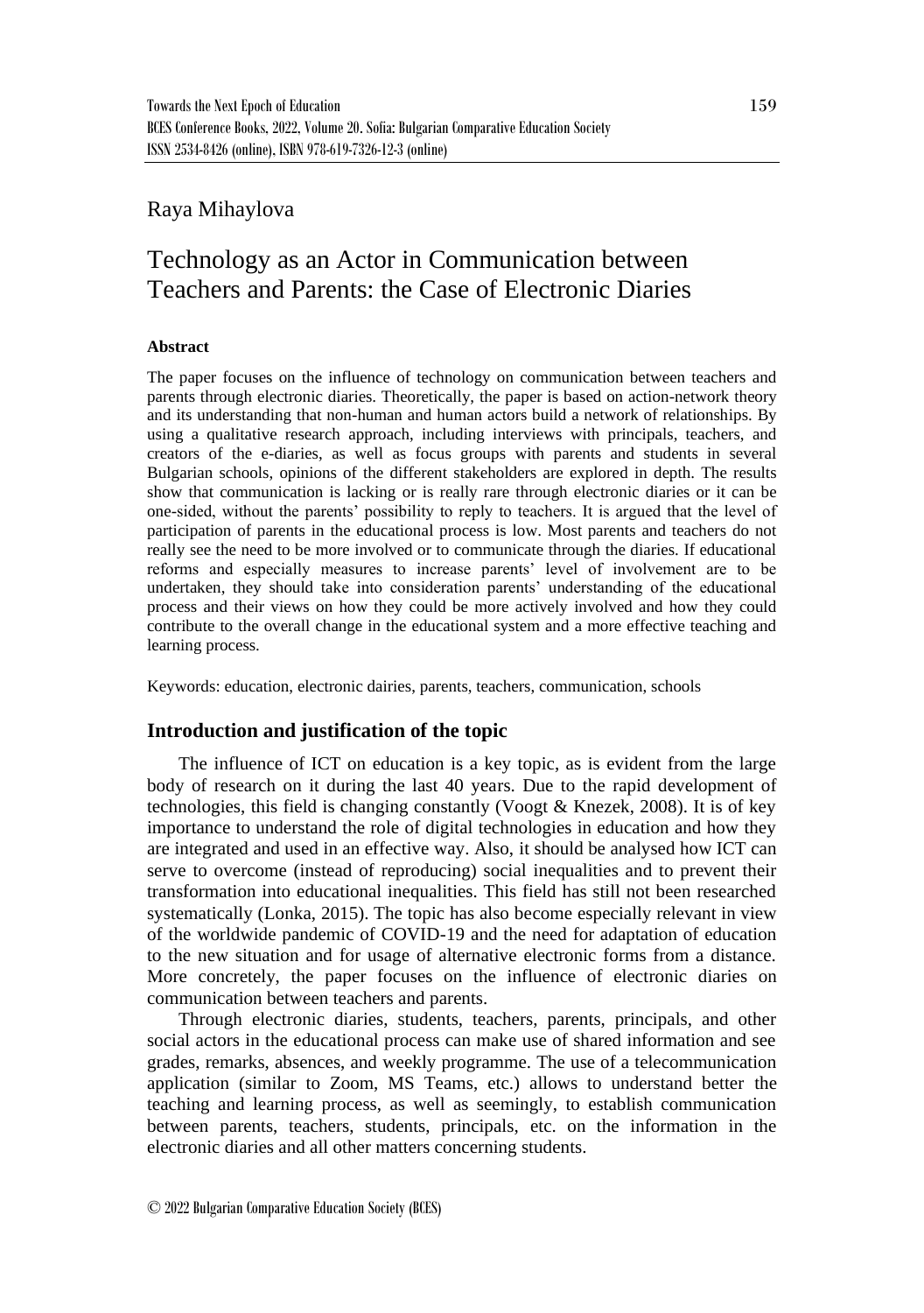## **Theoretical considerations: technology at school and communication between teachers and parents**

Digital technologies are inextricably linked with everyday lives of students, so the issue on their possible applications in formal education is of key importance. Initially, computer technologies were used for processing information, but when a communication function was added, this increased their potential for application in education. Communication gives the possibility of constructing logical arguments, based on different sources and supposes a sensitivity towards the audience. Communication is established in many ways through internet and technologies – emails, voice messages, chat platforms, etc. (Mattila & Silander, 2015). In the educational process, students can communicate mainly with each other and with their teachers, as well as with anyone else, with whom it is necessary.

Electronic diaries and their role in education could be understood through the actor-network theory of Bruno Latour. Actor-network theory (ANT) first appeared in the field of science and technologies, through the work of Latour, as well as John Law and Michel Callon, while currently many other authors use it in their work (Rowan & Bigum, 2003). The theory is interesting with its idea that human and nonhuman elements are intertwined into objects. The theory follows the specific links and translations, which connect all these objects, processes, concepts, and institutions, as well as the movements of these objects that assemble and arrange the everyday practices in certain ways. Most studies, that apply ANT, perceive all things as actions, which result from continuously produced networks of relationships.

According to ANT, there are no 'social explanations' for every phenomenon (similarly to laws in natural sciences). The focus on relationships, which makes up the network, not the network in its entirety, allows for a different type of understanding of the process of creating this network and the variability of its connecting elements. The actors in the network change the initially set goals; the active forces, taking part in interactions, can also change (Latour & Akrich, 1992; Latour, 2007). 'The word 'actor' means that the social role is important, and it is never clear who or what acts, since the actor is never alone' (Latour, 2007, p. 32). The actors can be non-humans as well (objects, technologies, anything outside of human social actors), to whom is attributed active force. Having in mind that actors are never alone, non-humans for sure do not have the ability to act alone, they are always in a network with other actors, among which are humans as well.

The approach of the 'sociology of associations' is applicable in research within sociology of education and, more specifically, when it comes to other social actors, included in some way in the educational process (Tummons, 2014). This author has conducted an ethnographic research on a training programme for teachers in a network of colleges in England. By using ANT and relying on the principle of symmetry between humans and non-humans, it is demonstrated how the educational process can be viewed when we take into account both human and non-human actors who are in the network. Every artificial distinction between them would be fake, since what is achieved in the network is a result of joint activity of inseparable actors, humans, and non-humans alike (ibid, p. 162). The understanding that students, viewed as actors, are a part of a network, including their relationships with other students and teachers, as well as with technological and non-technological components in a certain classroom and school, is key. Electronic diaries are a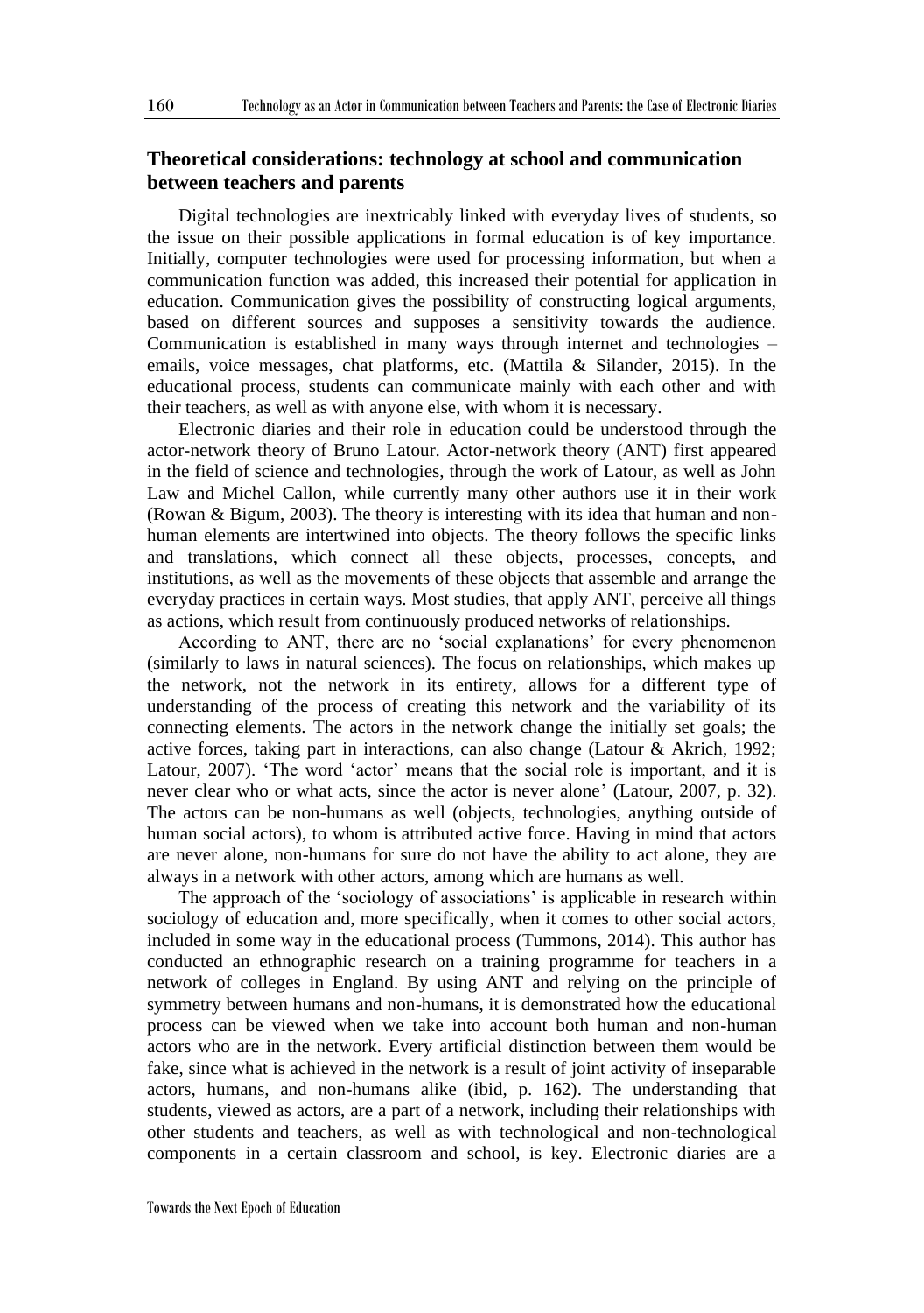technological component or a non-human actor in this network of relationships, and they can change communication since they are mediators. This means that they add something from themselves in the process of interaction with human actors; they are not just passive intermediaries in the educational process, but rather they act as a tool, which, when well used and organized, aids communication between all participants.

#### **Electronic diaries in Bulgarian schools**

Electronic diaries have been used in the Bulgarian educational system since 2017, with 'Shkolo' as the most used platform, although there are more possibilities on the Bulgarian market. The idea for an electronic diary, which would replace the paper version and facilitate the process of compiling school documentation, was born in 2010. Two friends created a version of an electronic diary as students in the 12<sup>th</sup> grade and, consequently, together with two more friends in 2016, they created the start-up and software platform 'Shkolo'.

Initially, in 2016 the regulatory framework of the country for the usage of electronic dairies was set, in an ordinance of the Ministry of Education and Science. According to the ordinance a school can start using an electronic dairy exclusively if the details in its electronic sections are compatible with the National Electronic Information System for Preschool and School Education. The Ministry of Education and Science has ensured the creation and introduction of electronic sections from the module 'Documents on the activity of the institution', necessary for keeping diaries in electronic form since the school year 2018/2019 and 67 schools started using the platform in that year. The budget for this activity was 2 million BGN (about 1024028 euro). All the schools that applied through the platform of the Ministry in order to use an electronic dairy in the consecutive 2019/2020 school year, received funding, differentiated according to the number of students studying in them.

Right before the transition to distance learning (in an electronic environment or other form) the schools were supported in different degrees with the proper virtual environment and 73% of schools had an electronic diary (Institute for Research in Education, 2020). In 2020/2021, 96% of schools had an electronic diary (Institute for Research in Education, 2021). At the moment, 1700 schools use Shkolo's electronic diary (Institute for Research in Education, 2020). There are around 8 types of electronic diaries in the country. Apart from Shkolo, other diaries are of 'Admin plus', 'Siela', 'E-diary', 'Phoenix', etc.

With the e-diary that the team of Shkolo has developed, Bulgaria has become one of the four countries in the EU which uses electronic diaries and one of the few countries worldwide, together with the UK, Estonia, and the US, which uses software systems for school management (Ivanova, 2021).

#### **Methodology of the empirical study**

The empirical study focuses on the influence of electronic diaries on the communication between teachers and parents. The research approach and methodology are based on qualitative methods for data collection. The reason for choosing these methods is to be able to understand in depth the opinions of the different stakeholders.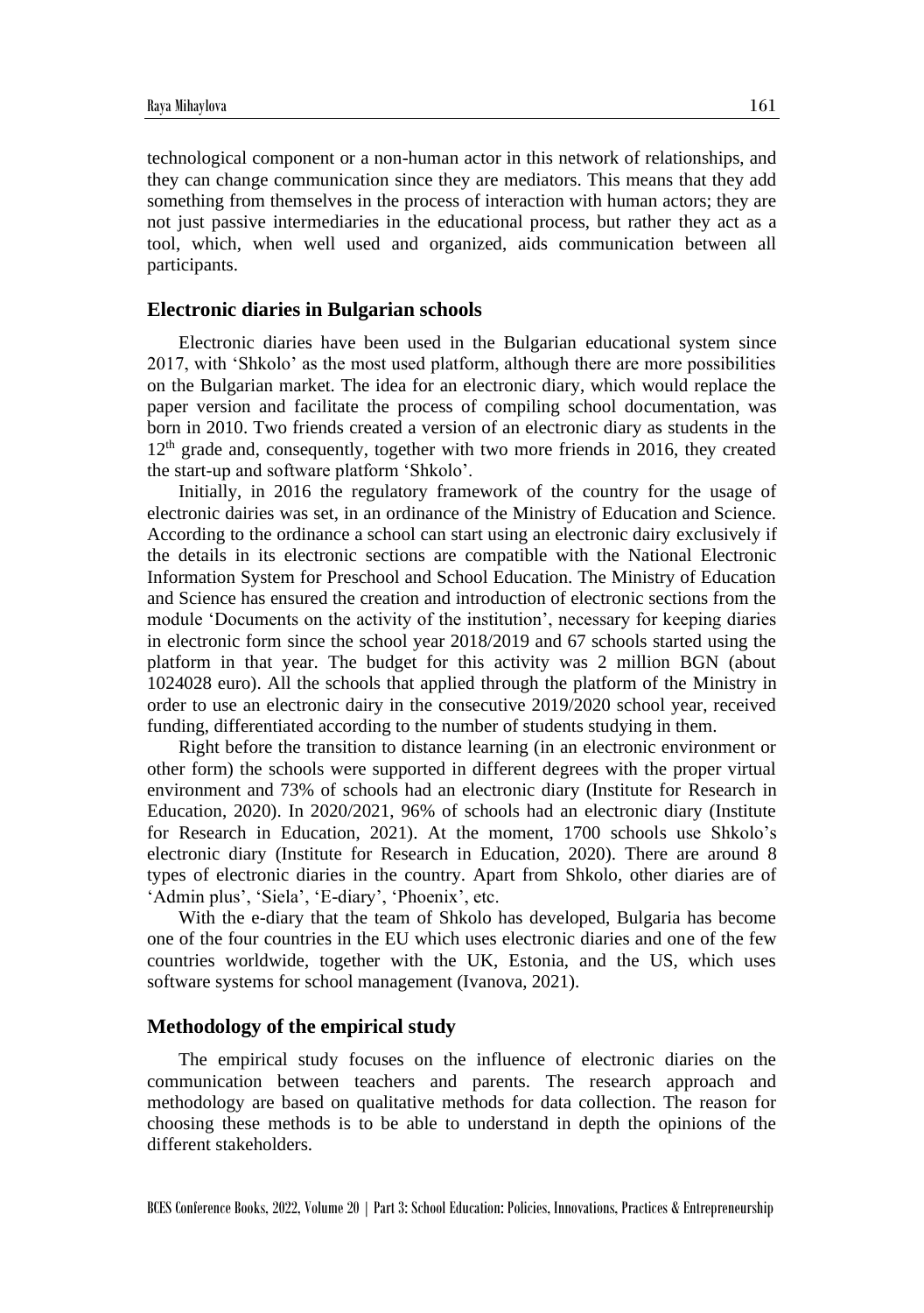Two schools took part in the research, including principals, teachers, students from  $9<sup>th</sup>$ ,  $10<sup>th</sup>$  and  $11<sup>th</sup>$  grade and parents of students. These grades were chosen so that students would have enough experience in the school system and with electronic diaries, which were introduced gradually at schools in Bulgaria a couple of years ago. The two schools were selected according to the following criteria: average grades from the state matriculation exam after the  $12<sup>th</sup>$  grade for the school year 2019/2020; location of the school; type of school; usage of an electronic diary; socio-economic profile of the students in the school. Seven in-depth individual and dual interviews were conducted as follows: 2 with principals, 5 with teachers and one with a representative of a company, which has created the electronic diary. Four focus groups were conducted with students and parents as follows: one with students in the first school, two with students in the second school, as well as one with parents in the second school. Six parents from the first school filled out questionnaires with open questions.

Some of the interviews and focus groups were conducted face-to-face and others online, depending on the COVID-19 pandemic situation. The interviews and focus groups were audio-taped and transcribed. The methodology for data analysis includes coding and analysing interviews (Glaser & Strauss, 1967). The present paper refers only to some preliminary results.

Some of the limitations of the study in this paper that should be noted are related to the COVID-19 pandemic. The restrictions due to the new virus partially obstructed the fieldwork or made it necessary to conduct interviews and focus groups online, which had an influence on the study results. Also, results are not generalisable to the whole country or any other context outside of the scope of the study and the two chosen schools.

## **Communication between teachers and parents: the case of electronic diaries**

The key research question in the paper, as pointed out above, is whether and how communication is established between parents and teachers through the usage of electronic diaries, having in mind that they have such a communication function and that one of the goals of their introduction is to make parents more engaged with the educational process. Data from interviews and focus groups show that communication through the diaries is often lacking, or it is one-sided and most of the interviewees take this as something normal. However, there are different points of view and aspects of this.

Principals and teachers sometimes publish messages for all parents and students, but they turn off the possibility to receive replies from them, which makes communication one-sided. They explain this through examples in which they publish an announcement for a certain event and every parent replies 'Thank you' on the platform, which creates unnecessary spam. In other cases, replies are not serious. One principal shares:

*I limit the possibility for communication, when I decide, for parents and students alike, because they are not serious, and no communication is achieved.* 

Some teachers explain that they publish messages, but they don't really know if parents read them, so it is apparent that communication is not achieved: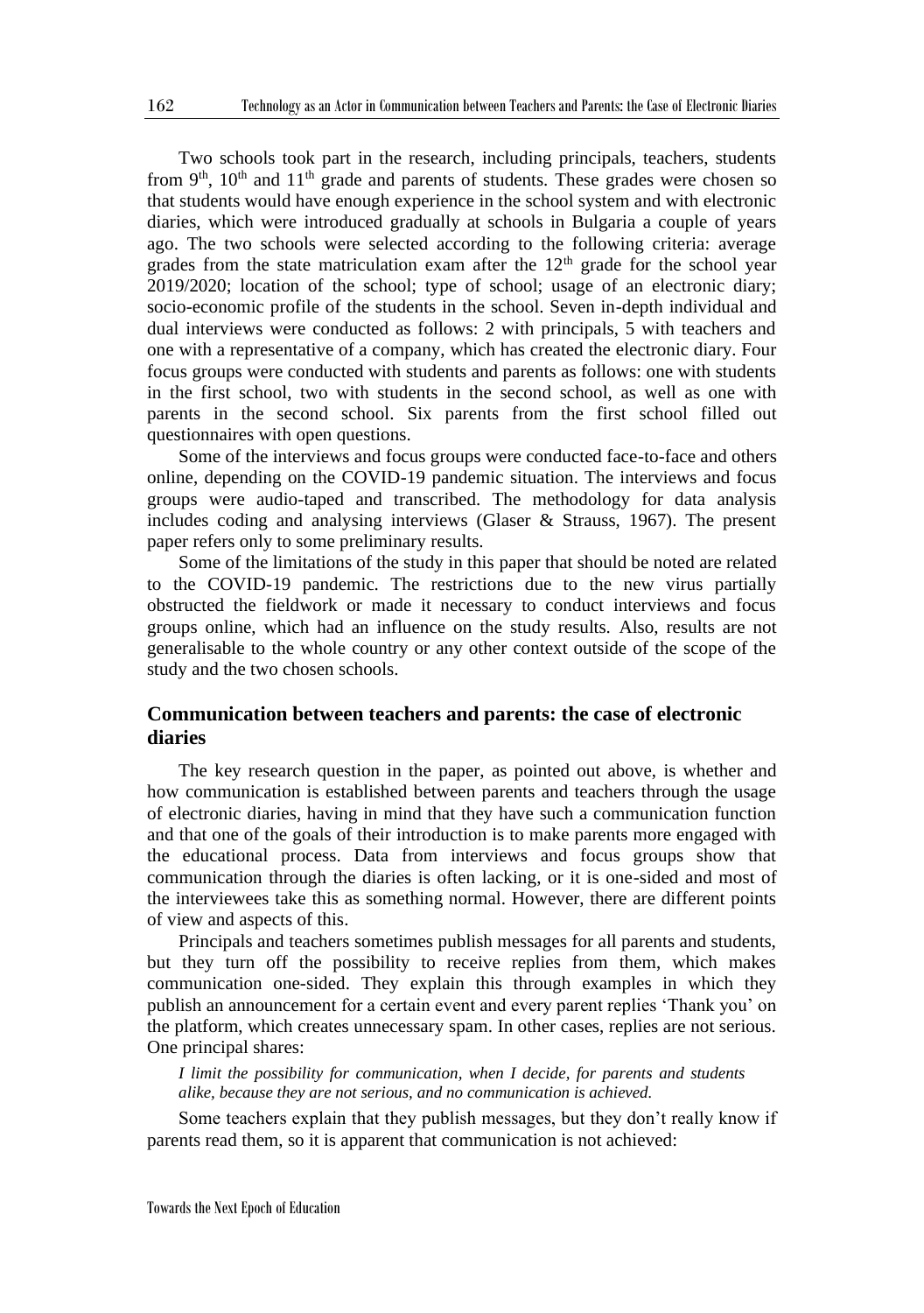*In general, there is a possibility for communication, to publish messages, also everybody has an opportunity to mark when class tests are, other kinds of tests, things like this, to make announcements on the schedule or on events. We have put messages, especially when we studied from a distance. I don't know and can't say if parents read them and use them, of course… The method of communication here is one-sided as in other schools, so we publish messages and that's it, there is no possibility for them to answer and write.*

Teachers also point out that parents are more engaged now than before and, seemingly, communication with them is more effective. However, they call communication simply the access to information they have placed regarding grades, absences, remarks, etc. instead of the actual communicating process where they exchange messages. Other teachers define communication as two-sided since it actually reaches their audience, although they cannot reply:

*Shkolo is the main way of fast communication, it can be one-sided or two-sided… Shkolo is two-sided communication, especially the application for the phone alerts parents. So, we are using mostly this, the most convenient way for our students.*

Representatives of one of the widely used platforms for electronic diaries believe that it is not necessary for communication to take place in the platform:

*You don't usually comment on grades, absences, and remarks, this is the system, you don't have anything to write on the platform. There are no limitations, but there are formal things, which are normative, there is nothing to add. Students can do only what they need to do in the electronic diary.*

It seems that there is a rather hierarchical, normative way of understanding the usage of the platform, which probably explains why there are several different types of profiles (for the students, parents, teachers, principals, and admin), each of them restricted in what could be seen and done. For instance, students and parents can mostly read information, while teachers can publish and change it. This reflects on the possibility for communication between the different social actors.

Most teachers share that communication is established, but mostly through Viber or phone calls, while the electronic platform is used mainly for access to information. Parents also say that they rarely communicate with teachers through the platform, they rather use other ways of communication or don't communicate at all.

It is notable that most of the parents who took part in the study, as well as most of the teachers answer that they do not communicate with each other through the electronic diary. Students also say that they use the platform for accessing and knowing their grades, absences, and remarks at all times, but other than that, the platform cannot increase their level of participation. They believe it is normal for them not to be able to communicate through the diary, which is also a shared opinion between teachers and parents.

#### **Discussion and conclusion**

The electronic diaries used in secondary schools across the country are one of the important but under-researched 'non-human' social actors in education. Communication between teachers and parents should, supposedly, be one of the functions of the platforms and one of the goals of the electronic diaries is to increase the level of engagement of parents in the educational process. However, in the two studied Bulgarian schools such communication is lacking and teachers and parents,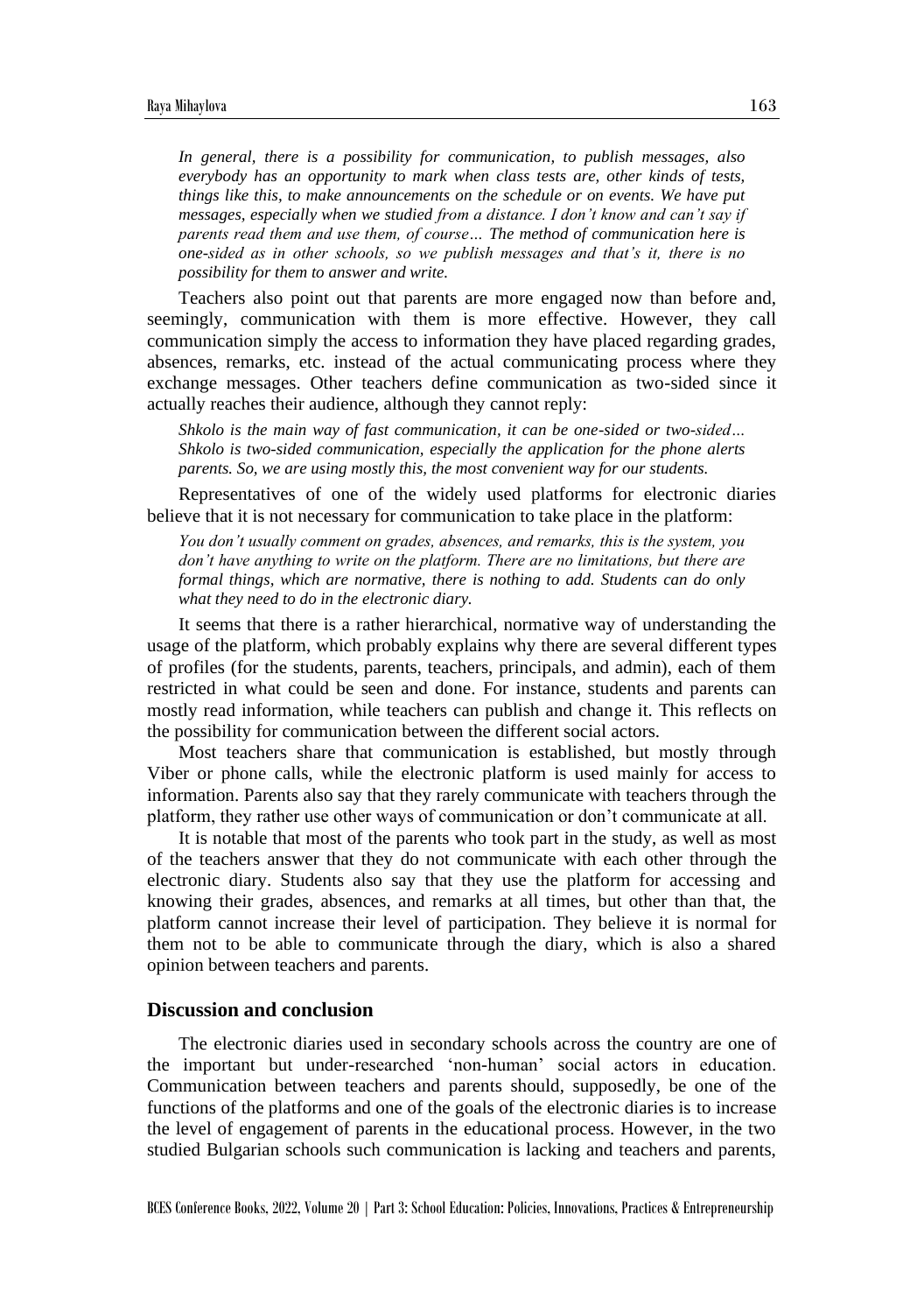principals and the creators of the electronic diary take this as something normal. This finding suggests that in these schools the network between the electronic diaries as a non-human actor and the human actors is very loose. The revealed lack of communication could be regarded as indicative of some problems in the entire educational system and for the overall lack of a systematic communication with parents through other mediums as well. Parents are not an integral part of the educational process, and they are not really involved, apart from receiving information, which is also true for students. This means that the level of participation of parents in the educational process is low. It is important that this refers to two different types of schools (one of them is professional, the other is a language school) in different locations, so it could vary from school to school in general, but it could also be more of a systematic problem, related to the attitudes of different social actors across the educational system as a whole. It is also important, that most parents and teachers do not really see the need to be more actively involved or to communicate through the diaries. However, if educational reforms and especially measures to increase parents' level of participation are to be undertaken, they should take into consideration parents' understanding of the educational process and their views on how they could be more involved and how they could contribute to an overall change in the educational system and a more effective teaching and learning process.

## **References**

- Glaser, B. & Strauss, A. (1967): *The Discovery of Grounded Theory: Strategies for Qualitative Research*. Mill Valley, CA: Sociology Press.
- Institute for Research in Education (2020): *Evaluation of the impact of education from a distance in an electronic environment or other forms on the effectiveness of school education*. http://ire-bg.org/wpsite/wp-content/uploads/2020/10/Otsenka-navazdeystvieto-na-ORES\_IIO.pdf (Accessed September 2021).
- Institute for Research in Education (2021): *Analysis of the consequences for the educational process, students, and teachers from education from a distance in an electronic environment in the school year 2020/2021*. https://ire-bg.org/wpsite/wpcontent/uploads/2021/08/Impact\_of\_distance\_learning\_in\_electronic\_environment\_on\_e ducational\_process\_teachers\_and\_students.pdf (Accessed September 2021).
- Ivanova, E. (2021): *How did the Bulgarian edtech startup Shkolo become the market leader in digitizing schools?* https://therecursive.com/how-did-the-bulgarian-edtech-startupshkolo-become-the-market-leader-in-digitizing-schools/ (Accessed September 2021).
- Latour, B. & Akrich, M. (1992): A summary of convenient vocabulary for the semiotics of human and nonhuman assemblies. In: E. Bijker, E. Wiebe, J. Law (Eds.) *Shaping technology/building society: studies in sociotechnical change* (pp. 259-264). Cambridge, MA: MIT Press.
- Latour, B. (2007): *Reassembling the social: Introduction in the sociology of the actornetwork*. Sofia: Iztok-Zapad.
- Lonka, K. (2015): *Innovative Schools: Teaching & Learning in the Digital Era.* Brussels: European Parliament, European Union.
- Mattila, P. & Silander, P. (2015): *How to create the school of the future: Revolutionary thinking and design from Finland*. Finland: Multprint.